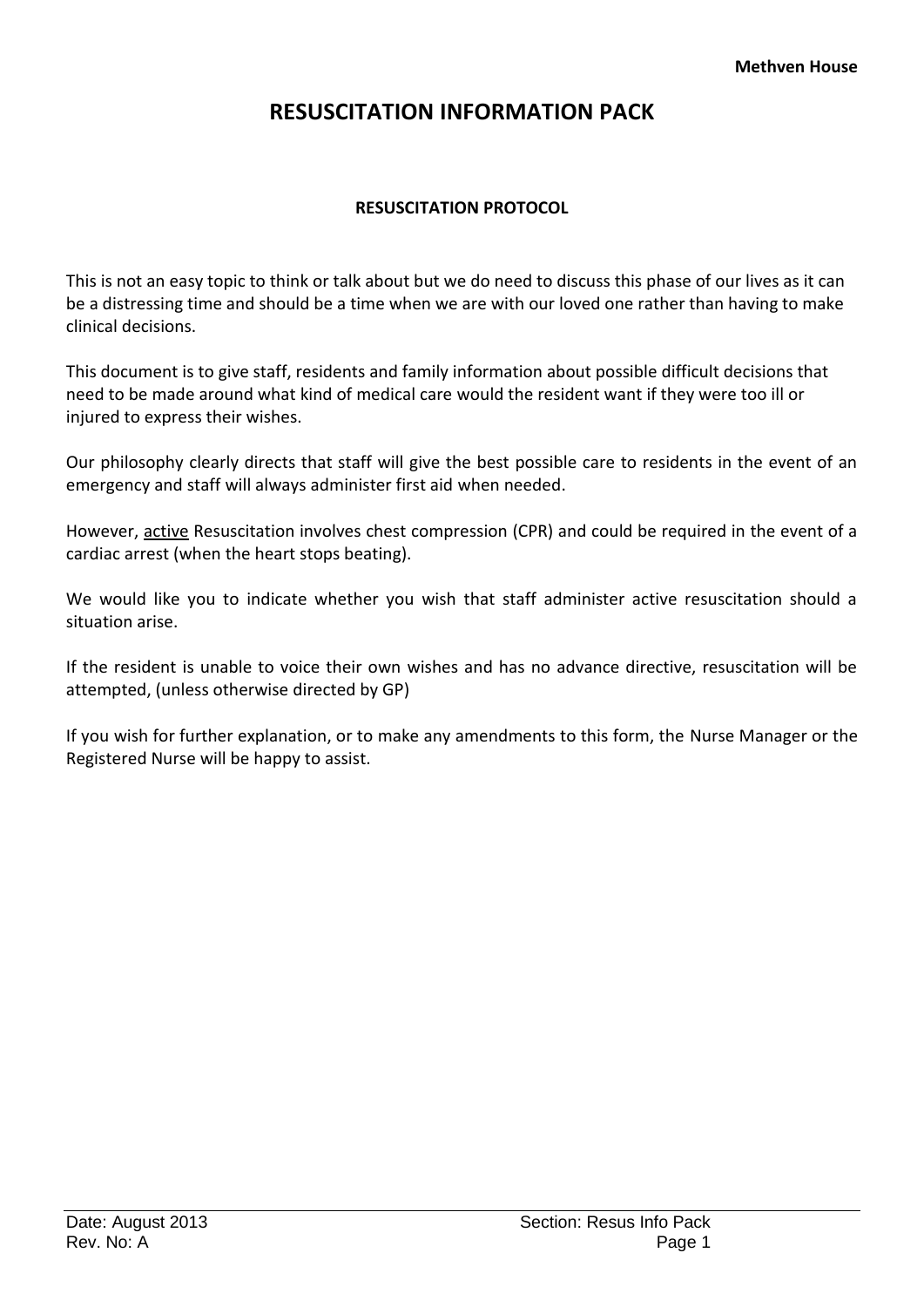$NHI:$ 

#### *Name of resident*

Confirm that it is my wish that in the event of a cessation of breathing and/or heart beat

# **NO CARDIO PULMONARY RESUSCITATION be carried out**

# **CARDIO PULMONARY RESUSCITATION be carried out**

 $\Box$  I consent for the medical practitioner to use their discretion should the need arise.

I acknowledge that the following topics have been covered during the discussion of this authorisation and that they have been explained to my satisfaction:

- 1. What resuscitation involves and how it would be applied.
- 2. The consequence of having a Not for Resuscitation Authorisation in effect is that if my heart or breathing stops, no attempt at resuscitation will be made and death will result.
- 3. The Not for Resuscitation Authorisation refers specifically to not starting Cardio Pulmonary resuscitation (CPR) in the event of my heart or breathing stopping and has no bearing on the provision or otherwise of any other treatment.
- 4. This Authorisation may be revoked and/or changed at any time by me.

|                                                     |                                                                                   | Date: _________          |   |  |
|-----------------------------------------------------|-----------------------------------------------------------------------------------|--------------------------|---|--|
| (Resident)                                          |                                                                                   |                          |   |  |
|                                                     |                                                                                   |                          |   |  |
|                                                     | Doctor to authorise a medically initiated DNR order or                            |                          | П |  |
|                                                     | Doctor to confirm mental competence of the above mentioned resident: $\Box$       |                          |   |  |
|                                                     |                                                                                   |                          |   |  |
| Date:___________                                    |                                                                                   |                          |   |  |
| Review at least annually or when condition changes. |                                                                                   |                          |   |  |
| If order changes then redo form.                    |                                                                                   |                          |   |  |
|                                                     |                                                                                   |                          |   |  |
|                                                     | Review date: __________________________Comments: _______________________________  |                          |   |  |
|                                                     | Review date: ___________________________ Comments: ______________________________ |                          |   |  |
| Date: August 2013                                   |                                                                                   | Section: Resus Info Pack |   |  |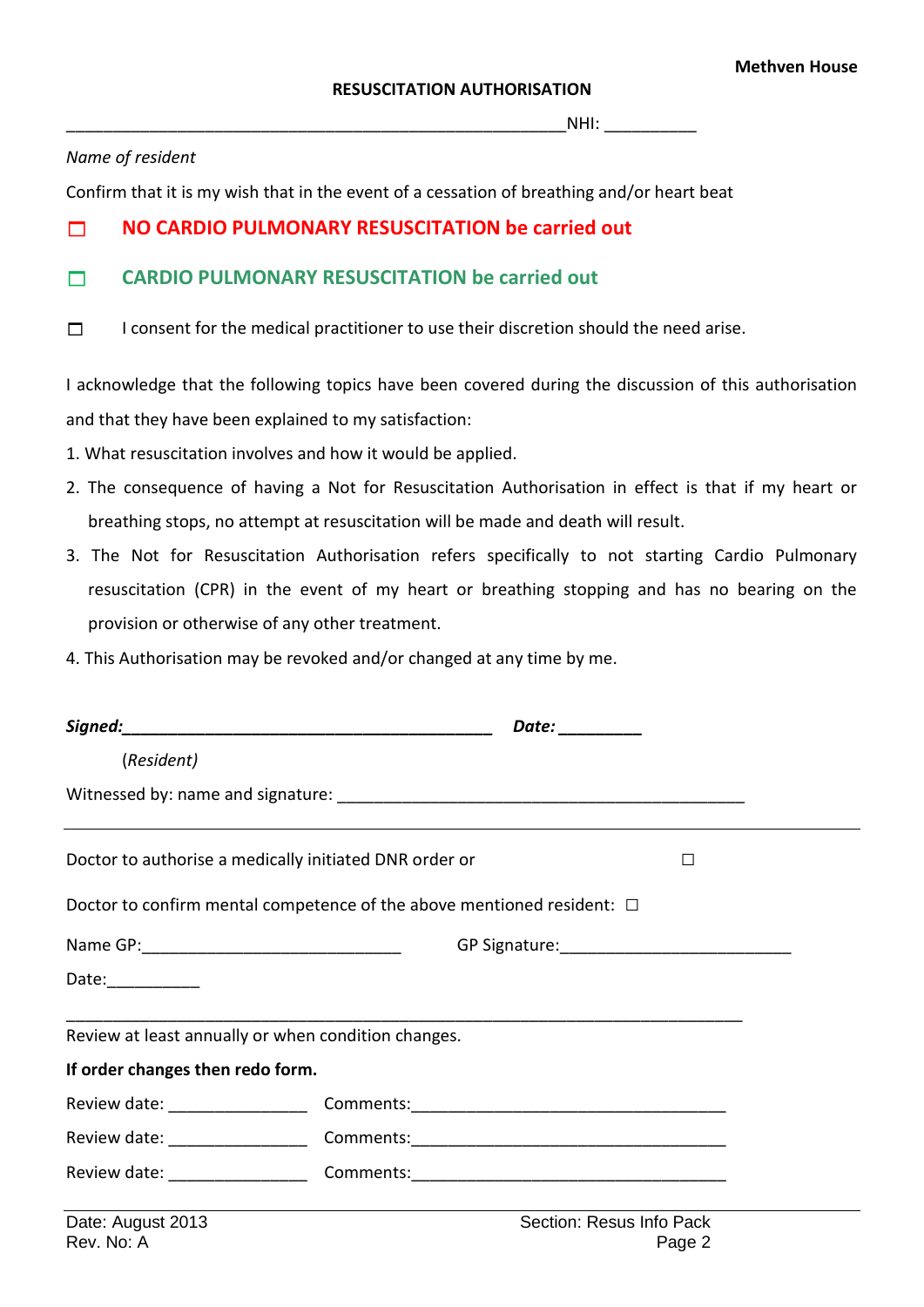# **Healthcare Advance Directives**

# **The Patients' Right to Decide**

All adult individuals in health care facilities such as rest homes, hospitals, hospices and home health agencies, have certain rights under law.

You have a right to fill out a paper known as an "advance directive". The paper says in advance what kind of treatment you want or do not want under special, serious medical conditions, conditions that would stop you from telling your doctor how you want to be treated. For example, if you were taken to a health care facility in a coma, would you want the facilities staff to know your specific wishes about decisions affecting your treatment?

Advance directives only come into consideration once patients lose their mental capacity, are unconscious or otherwise unable to communicate

WHAT IS AN ADVANCE DIRECTIVE?

An advance directive is a written or oral statement which is made and witnessed in advance of serious illness or injury, about how you want medical decisions made. Two forms of advance directives are; A Living Will and Health Care Surrogate Designation

An advance directive allows you to state your choices about health care or to name someone to make those choices for you, if you become unable to make decisions about your medical treatment. An advance directive can enable you to make decisions about your future medical treatment.

#### WHAT IS A LIVING WILL?

A living will generally states the kind of medical care you want or do not want if you become unable to make your own decisions. It is called a 'living will' because it takes affect while you are still living. The law provides a suggested form for a living will. You may use it or some other form. You may wish to speak to an attorney or physician to be certain you have completed the living will in a way so that your wishes will be understood.

#### WHAT IS A HEALTH CARE SURROGATE DESIGNATION?

A 'health care surrogate designation' is a signed, dated and witnessed paper naming another person such as a husband, wife, daughter, son or close friend as your agent to make medical decisions for you, if you should become unable to make them for yourself. You can include instructions about any treatment you want or wish to avoid. The law provides a suggested form for designation of a health care surrogate. You may use it or some other form. You may wish to name a second person to stand in for you, if your first choice is not available.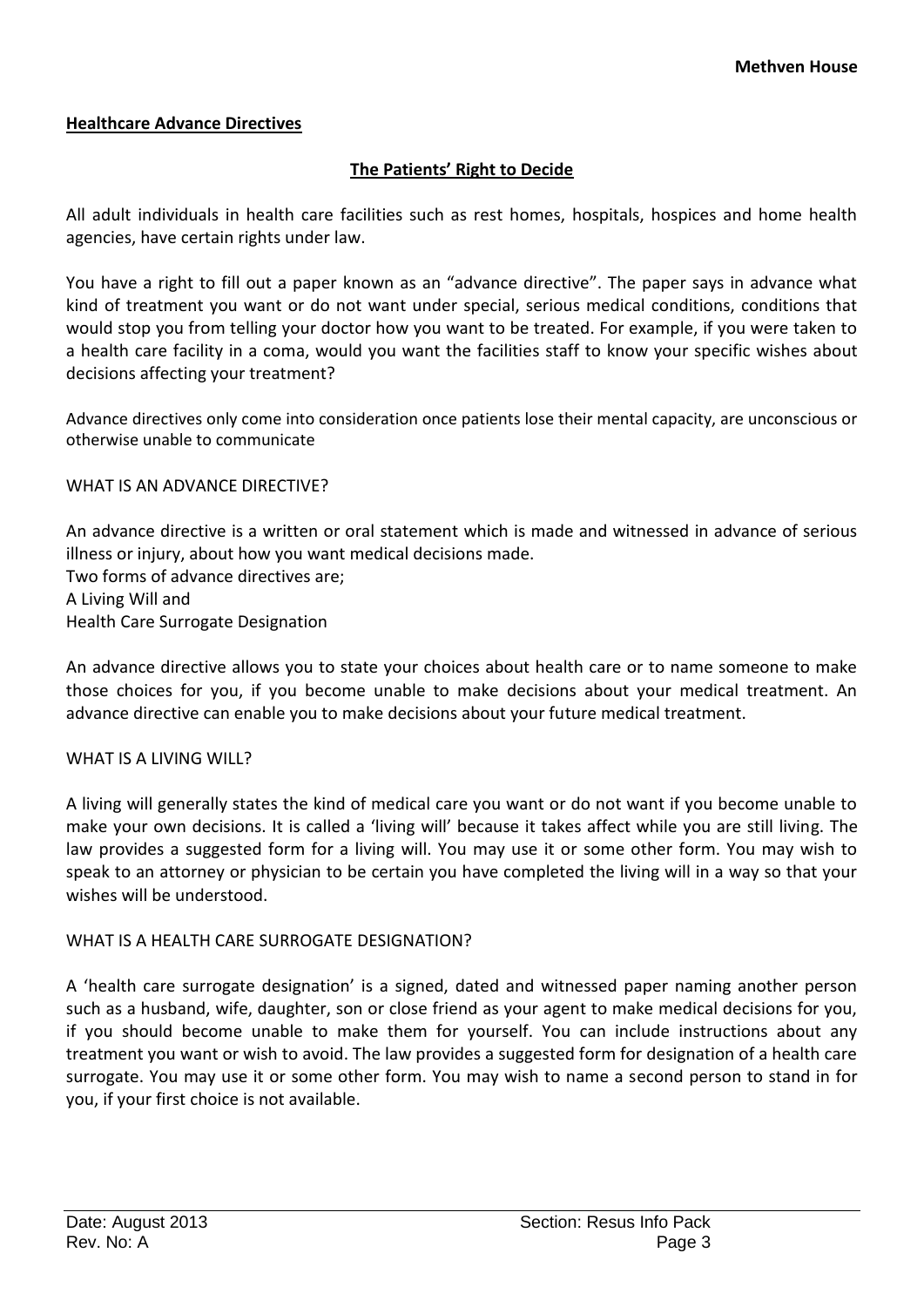# **YOUR LIVING WILL**

A living will allows you to instruct your physician to withhold or withdraw life-sustaining treatment in the event you become severely ill and there is no reasonable expectation of recovery from physical or mental disability.

This approach frees the health profession as well as family members from assuming what your wishes may be.

A Living Will enables you to make choices for terminal care while still healthy and competent.

However a signed Living Will allows you to change your mind and can be revoked at any time.

There are several ways a Living Will can be worded. This Living Will was chosen because of its general applicability. If this format does not suit your needs, you may cross out some phrases and ad others, or you may choose a different one.

Read the following instructions about how to complete your Living Will. Your two witnesses should sign in the spaced provided. It is not required by law, but it is recommended that one of your witnesses not be a blood relative of beneficiary of your Property Will.

If you do not wish to name someone as your medical power of attorney in paragraph two, please write NA for not applicable so other will know you did not fail to complete.

Keep the signed original in a safe place. Give copies of your signed will to your physicians, family members, attorney or anyone who may be making decisions for you if you are unable to make them for yourself. You may want to keep a copy with you.

If you are admitted to the hospital or any other health care facility, bring a copy with you. Have you physician include the document in your medical file.